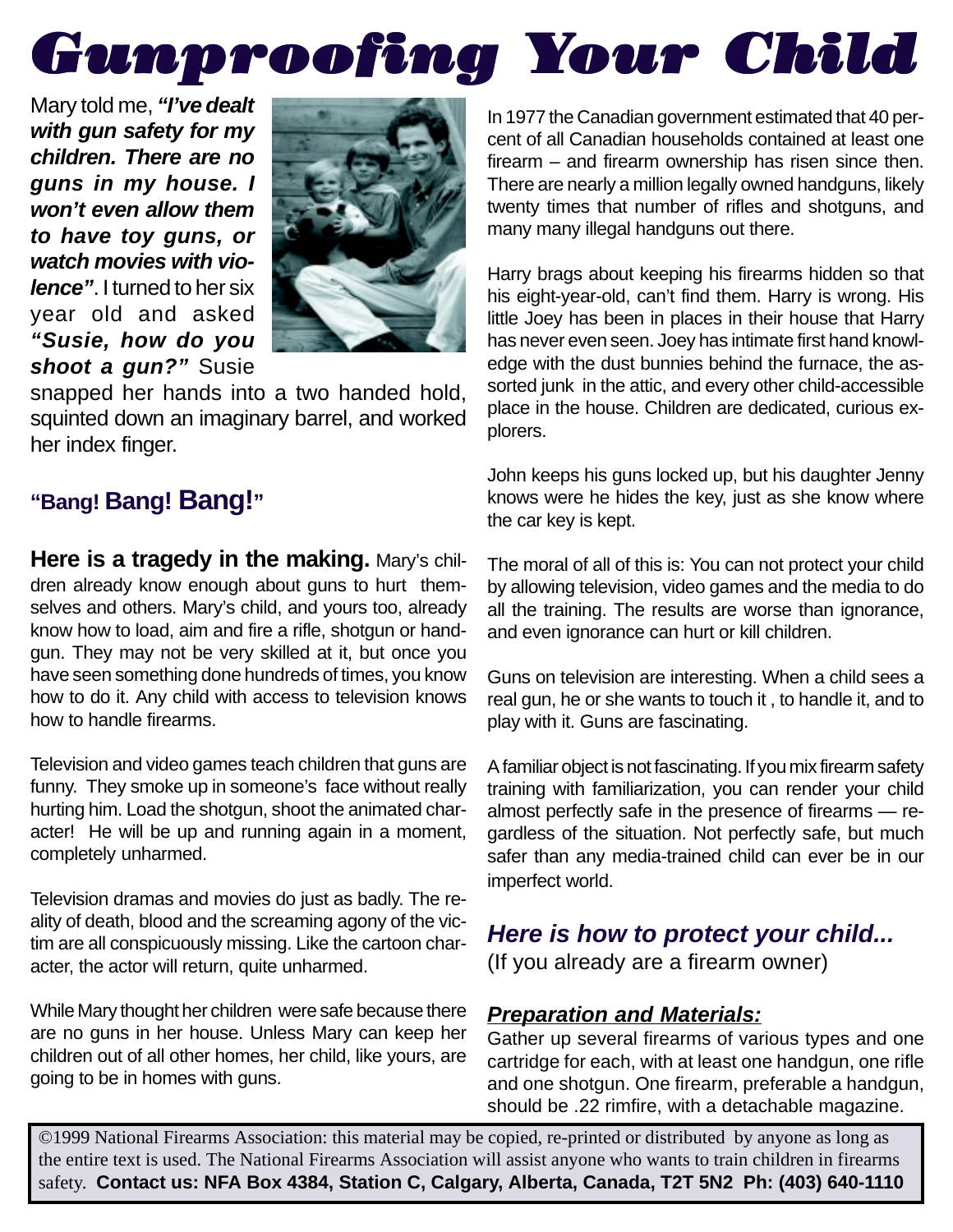You will need two identical large bars of good quality beauty soap. Prepare one of them for your training session by shooting a .22 rimfire high-velocity hollowpoint bullet through the middle of the bar.

In training, bring out only one item at a time. Do not distract your child.

#### **Introduction**

Tell your child that you are going to teach her about firearms and show her firearms. Impress on her that this is very serious and that you are doing it now because she is now smart enough and grown-up enough to learn about firearms.

Children love being regarded as smart and grown-up. They know and love the sensation of newly increased knowledge and the new privileges that are a part of growing up.

Make this a positive experience, and you have enhanced your child's safety for life. Rehearse it with an adult first.

**The rules come first.** Before any firearm or cartridge is within sight. Tell your child, very seriously; **"Loaded guns can hurt people, hurt them the way you hurt yourself when you cut your finger...(fell off your bike etc.).**

**"Every gun is loaded and dangerous until you have proven that it is empty. Never believe anyone not even me — who says that a gun is empty, until you prove it by looking for yourself.**

**"Never point a gun where it can hurt someone if it goes off. It is very rude to point a gun at anyone and possibly dangerous.**

**"Never touch any gun without the permission of a safe adult. A safe adult is a person who opens the gun, looks inside and then shows you that it is not loaded — before he does anything else with the gun. Anyone who does not do that is dangerous".**

## **Danger Training**

Children have no concept of death. They literally cannot understand the meaning of the word "kill", so don't use that word, or related words. It **weakens** your training if you use words your child does not understand.

Show your child the .22 rimfire cartridge. **"This is what makes a gun work. It's called a cartridge. This is the smallest, weakest cartridge for the smallest, weakest guns. When the gun shoots, the bullet - this part -- flies away; and the empty cartridge case -- this part -- stays in the gun. The bullet from this cartridge can fly from our front door to [somewhere your child knows about, about 1.5 kilometres away]. Even a tiny weak cartridge like this one can make the bullet go a very long way".**

Hand your child the unmarked bar of soap. **"Feel how hard and strong the bar of soap is? Now feel how** soft your leg is". Give your child the second bar of soap, the one you shot the .22 bullet through. **"This bar of soap was shot by this tiny .22 cartridge, and this is the hole the bullet made. If you were shot by this .22 cartridge, it would make a hole this big in your leg. You remember how much it hurt when you made a little hole in your skin - when you cut yourself, [or fell of your bike, etc.]? Well, how much would it hurt if you were shot by this bullet"? OUCH!**

The "hole in your skin" is something every child can understand. Children are used to small, painful holes in their skin — they are used to the idea that bigger holes hurt more. This hole is so big that it is really impressive -- but it is within their understanding. Do not substitute anything more impressive, such as an exploded cantaloupe, because that can lessen the desired effect. It would get too far outside your child's limited knowledge and experience.

**"There are no people in that direction"**. Bring out the .22 rimfire gun. **"See how I am pointing this in a safe direction so no one will be hurt if it goes off? Now I will show you how to make sure there are no cartridges in it. If there are no cartridges in it, so it is unloaded, and safe".**

If possible, remove the magazine and show your child that there are no cartridges in it; then put it back in the gun. **"All the cartridges, except one, have to be in the magazine, if there are any in the gun. Checking the magazine tells us there can be only one cartridge in the gun at the most. I can put it back in because we know now that it is empty -- so that is safe. Now we have to look inside to see if there is one cartridge in the chamber of the gun".**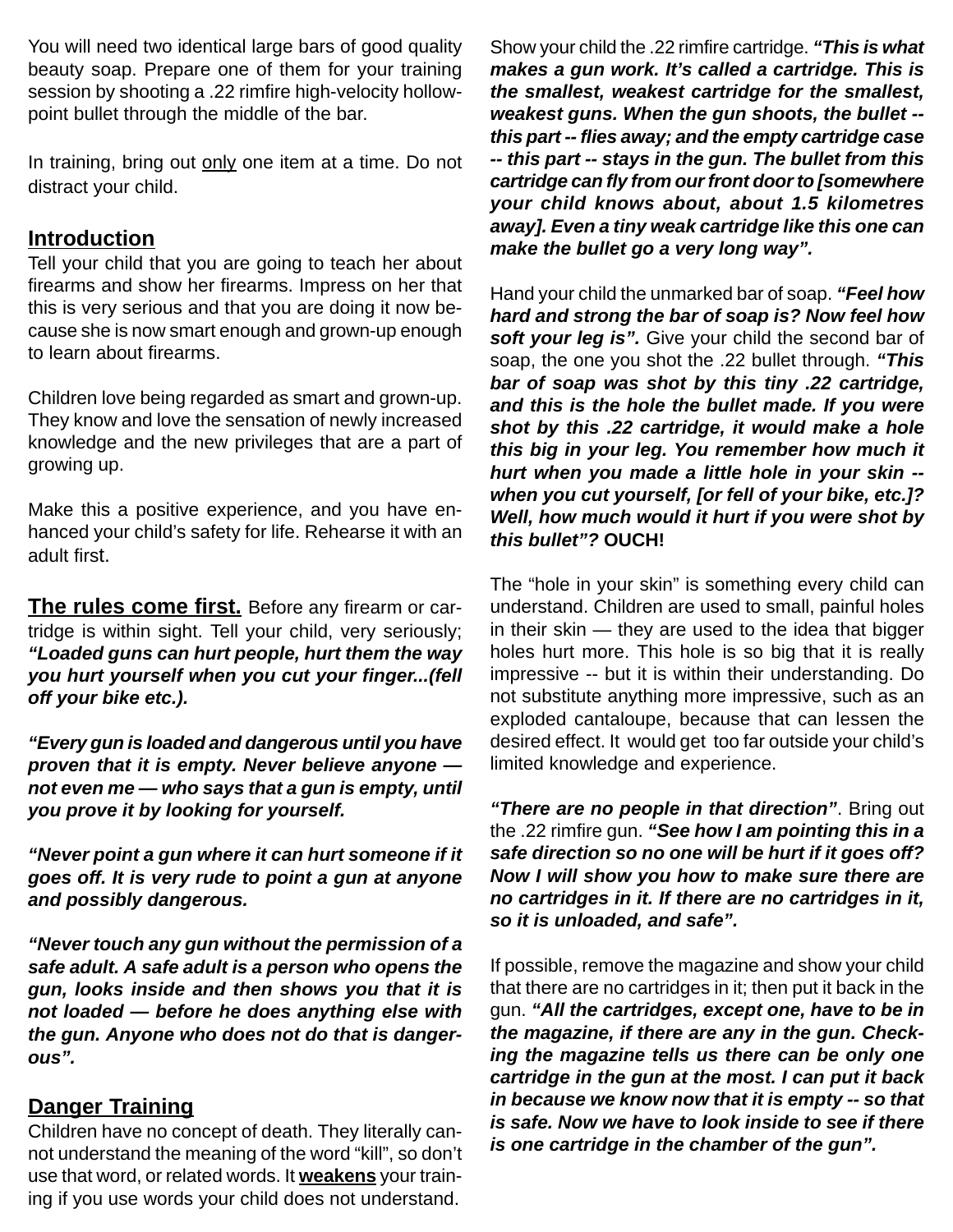Then open the gun, look inside, and show your child the inside. Show her where the cartridges fit in the chamber and in the magazine. Show her that both are empty. Explain that if there were a cartridge in either the magazine or the chamber, the gun could make a hole in someone's leg. Put the gun down, pointed in a safe direction.

**"Now we've both proven that this gun is not loaded, so we both know it is safe. Look how small this gun is [this is why we suggest a .22 pistol here], and this gun can shoot the bullet that will make such a big hole in your leg. To shoot this gun, you must put cartridges in the magazine, then move one cartridge into the chamber, here, then move this part -- the trigger -- to shoot it at a target".**

Do not go into elaborate detail about how to load and shoot the firearm; but if the child is capable, put the gun down. Then have her pick a safe direction, point it in that direction, remove and replace the magazine if possible, open the gun, and again prove that it is empty and safe. If she does well, praise her and thank her for paying such close attention. If she does poorly, do not get angry or condemn her. Explain patiently why what she did was wrong. Then try again. If she cannot do it, it is your fault. You overestimated her ability at this age, so drop it after a few words of praise for trying. Under no circumstances allow this training to be anything but positive for the child — or you've blown it.

If she does well, repeat the lesson for each type of firearm and cartridge.

End the lesson by putting the guns away. Let her help by carrying one gun, carefully pointed in a safe direction, to your storage area. Show her where you keep your guns and where you keep the ammunition (she knows anyway). Show her how you lock them up, **"to protect them from people who don't know how to be safe with guns, like you do."**

#### **The New Rules**

**"Don't ever touch the guns or the ammunition unless you have the a parent with you and you have asked permission.**

**"You are allowed to touch the guns and the ammunition and to shoot them under our supervision. You are being trained so that you know how to do** **things safely, but your friends are not — so they are not allowed — ever — to touch either the guns or the ammunition. You are responsible for making sure they never do that, and the easy way to keep them away from the guns is not to tell them that there are any guns in our house".**

There are few things children (or adults) enjoy more that the sense of superiority that comes with being able to do something that is forbidden to their friends. If there are rules, then they think it is well worth obeying those rules in order to continue enjoying that sense of superiority.

**"Guns are a part of growing up. People can be hurt by guns, so there are rules to make sure no one gets hurt. Real guns don't work like the guns you see on television or in the movies. They can really hurt people. The guns you see on TV don't shoot real bullets. The people are actors who never really get hurt by bullets. Television, movies, and video games are not the real world".**

#### **The Shooting Range Demonstration**

 If your goal is to teach your child how to shoot she (or he) must be properly trained in position, holding, breathing, aiming and trigger control, before the first range practice.\* Right now, we are working on familiarization, not shooting training. Familiarization ends fascination.

### **When using any firearm, always follow these NFA rules:**

1. **Always treat every firearm as if it were loaded** — even when you think it is not.

2. **Always keep the muzzle pointed in a safe direction**.

3. **Always keep your finger off the trigger until you are ready to shoot.**

4. **Keep the action of the firearm open** except when actually shooting or storing the firearm.

5. **Use only the right ammunition for your firearm**. Carry only one type of ammunition to be sure you can not mix up different types.

*\* The NFA has a "Shooting Sports Primer for New Shooters" which is an excellent starter piece for starting new shooters.*